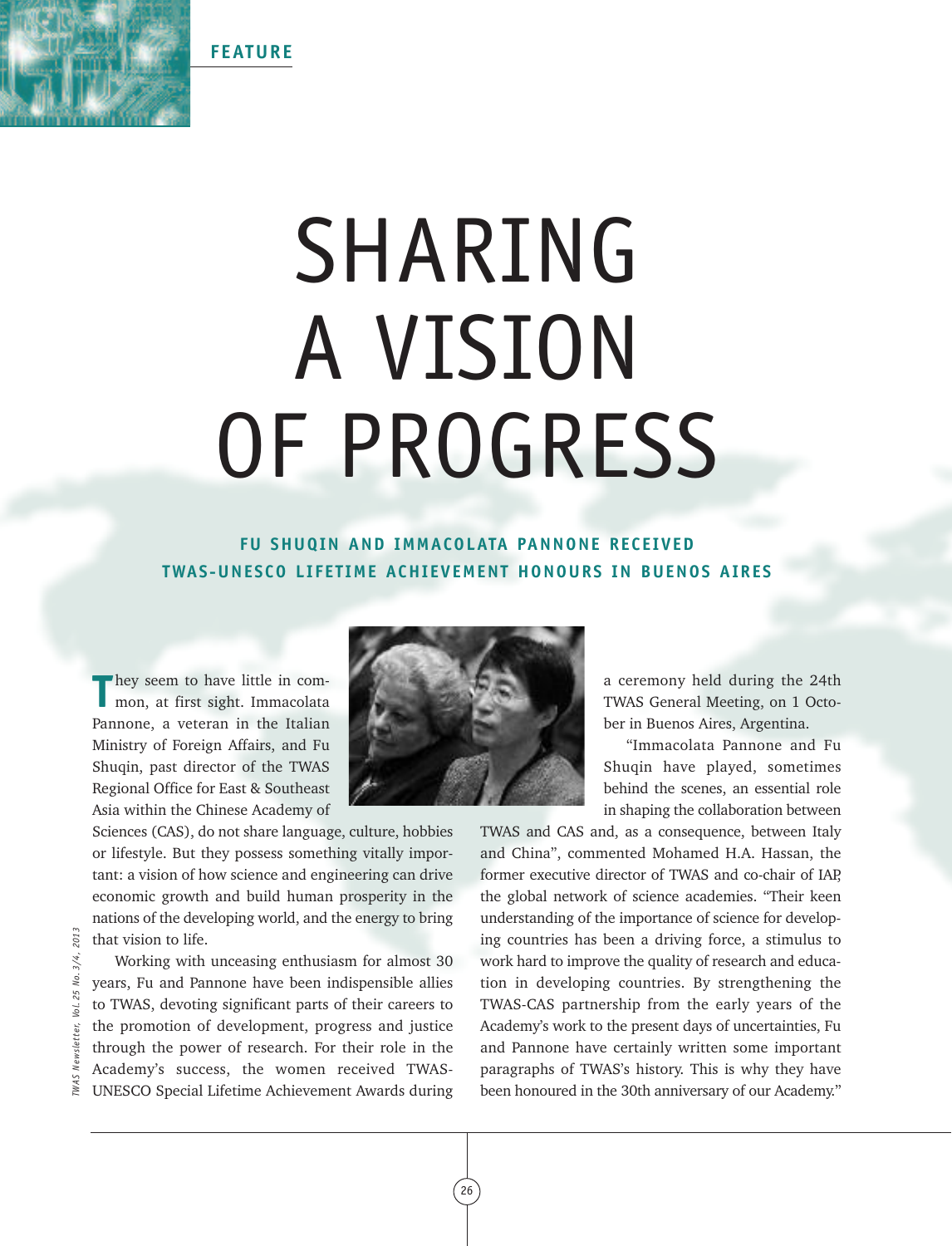*Above: From left, Immacolata Pannone, Mohamed H.A. Hassan, Alessandra Di Pippo, C.N.R. Rao. Right: Pannone receives her award. (Photos: Cristina Serra)*

Pannone has a cheerful spirit and the sharp focus of a scholar, and these have served her well as she has worked to build a constructive relationship between TWAS and the Ministry of Foreign Affairs (MAE), where she has served since 1991.

"One of the very first assignments I successfully carried out during my career at MAE", she points out, "was the agreement between Italy and UNESCO, which ratified that TWAS and IAP, the global network of science academies, should be headquartered in Trieste.

The agreement also stated that the Italian government should provide, on an annual basis, a mandatory financial contribution to cover the operational costs and the costs for the promotion of their activity worldwide. I immediately realized TWAS's potential and the impor-

tance of its focus, at a time when the Academy was still in its infancy. Now TWAS is always on my agenda, and the successful achievements of this organization tell me I was right in my judgement."

Pannone, who holds a *Laurea* in philosophy and a master's degree in epistemology from Sapienza University in Rome, is a scientific expert in MAE's Bilateral and Multilateral Scientific and Technological Unit. Her institutional role has brought her into close contact with many diplomatic headquarters in Europe, in the Mediterranean region and Middle East, where she scouts for scientific excellence and then promotes it.

"Promoting science and research worldwide, but especially in developing countries, is an investment",

*Their keen understanding has been a driving force to improve the quality of research.*

27

she explains. "We fuel the deployment of international networks, and through multidisciplinary approaches we enrich each country with skills and competences. TWAS is the voice of the South for the South, and its activity must be seen as a precious tool that helps to cre-

ate win-win situations where all the actors have access to international research and receive benefits. In addition, science is a peace-keeping tool."

Pannone was cited for "her continuous commitment in enhancing the special relationship between Italy and TWAS in support of science in the developing world."